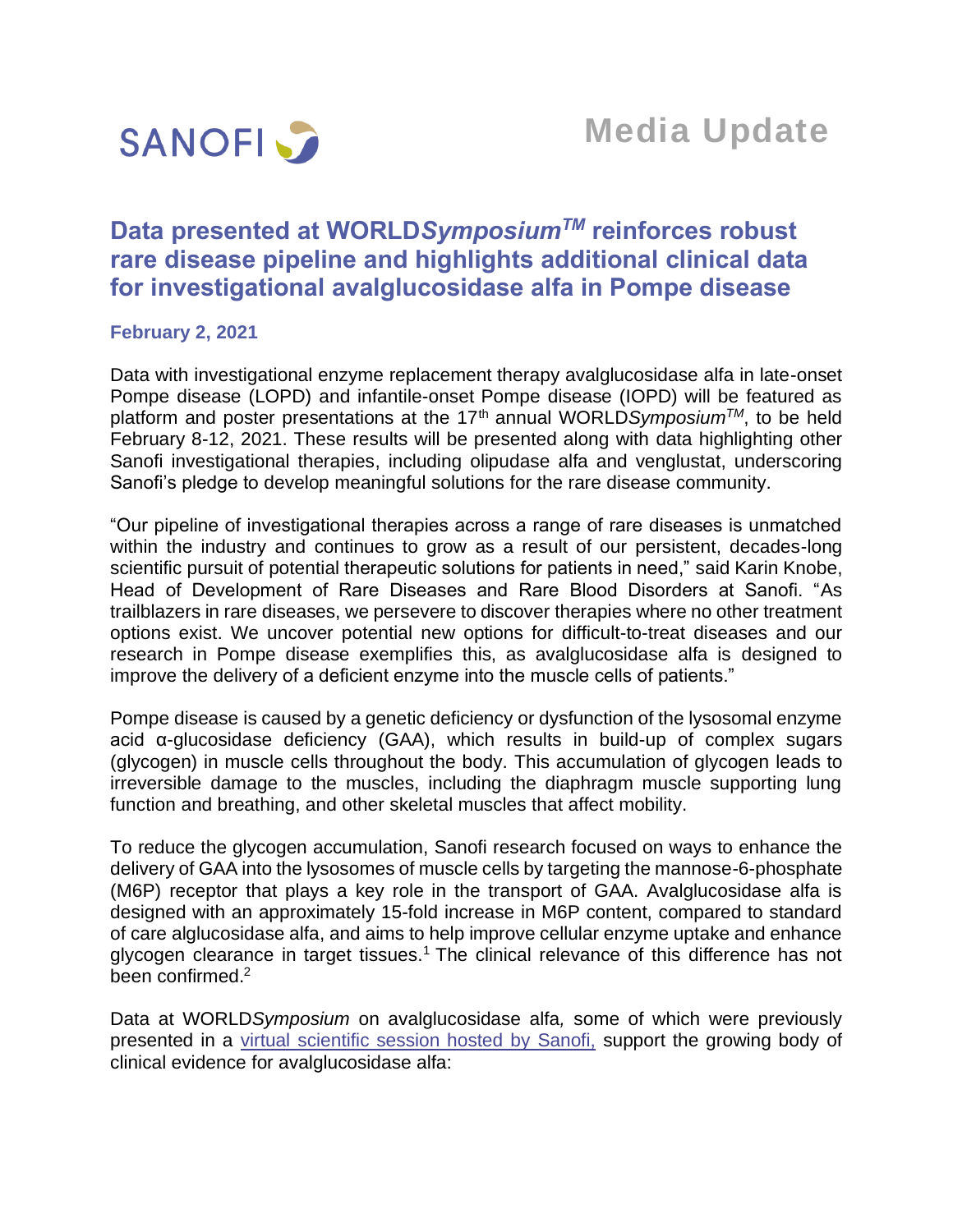| Pompe | Efficacy and safety results of the avalglucosidase alfa phase 3 COMET trial<br>in late-onset Pompe disease patients                                                                                                                                              | P121;Platform        |
|-------|------------------------------------------------------------------------------------------------------------------------------------------------------------------------------------------------------------------------------------------------------------------|----------------------|
|       |                                                                                                                                                                                                                                                                  | Presentation         |
|       |                                                                                                                                                                                                                                                                  | February 12;         |
|       |                                                                                                                                                                                                                                                                  | $11:12$ a.m. $ET$    |
|       |                                                                                                                                                                                                                                                                  | Priya Kishnani       |
| Pompe | Mini-COMET study: Effects of repeat avalglucosidase alfa dosing on ptosis<br>in participants with infantile-onset Pompe disease (IOPD) who were<br>previously treated with alglucosidase alfa                                                                    | P52; Poster Session  |
|       |                                                                                                                                                                                                                                                                  | February 10;         |
|       |                                                                                                                                                                                                                                                                  | 2:30-3:30 p.m. ET    |
|       |                                                                                                                                                                                                                                                                  | James Davison        |
| Pompe | Mini-COMET study: Individual participant-level responses to treatment in<br>patients with infantile-onset Pompe disease receiving repeated dose<br>regimens of avalglucosidase alfa or alglucosidase alfa who were previously<br>treated with alglucosidase alfa | P122; Poster Session |
|       |                                                                                                                                                                                                                                                                  | February 10;         |
|       |                                                                                                                                                                                                                                                                  | 2:30-3:30 p.m. ET    |
|       |                                                                                                                                                                                                                                                                  | Priya Kishnani       |
|       | NEO1/NEO-EXT studies: Safety and exploratory efficacy of repeat<br>avalglucosidase alfa dosing after up to 6 years in participant with late-onset<br>Pompe disease (LOPD)                                                                                        | P58; Poster Session  |
| Pompe |                                                                                                                                                                                                                                                                  | February 10;         |
|       |                                                                                                                                                                                                                                                                  | 2:30-3:30 p.m. ET    |
|       |                                                                                                                                                                                                                                                                  | Mazen Dimachkie      |
|       | NEO1/NEO-EXT studies: Muscle MRI results in patients with Pompe disease<br>after long-term avalglucosidase alfa treatment                                                                                                                                        | P LB-06; Poster      |
|       |                                                                                                                                                                                                                                                                  | Session              |
| Pompe |                                                                                                                                                                                                                                                                  | February 12;         |
|       |                                                                                                                                                                                                                                                                  | 2:30-3:30 p.m. ET    |
|       |                                                                                                                                                                                                                                                                  | Pierre G. Carlier    |
| Pompe | The Qualitative Development of the Pompe Disease Symptom Scale and<br>Pompe Disease Impact Scale                                                                                                                                                                 | P15; Poster Session  |
|       |                                                                                                                                                                                                                                                                  | February 11;         |
|       |                                                                                                                                                                                                                                                                  | 2:30-3:30 p.m. ET    |
|       |                                                                                                                                                                                                                                                                  | Eileen Baranowski    |
| Pompe | Miglustat does not enhance alglucosidase alfa or avalglucosidase alfa<br>efficacy in Pompe mice                                                                                                                                                                  | P6; Poster Session   |
|       |                                                                                                                                                                                                                                                                  | February 11;         |
|       |                                                                                                                                                                                                                                                                  | 2:30-3:30 p.m. ET    |
|       |                                                                                                                                                                                                                                                                  | Allyson Anding       |

Data at WORLD*Symposium* that feature other investigational therapies from Sanofi's robust rare disease pipeline, as well as historical, real-world evidence gathered in disease registries:

| Acid<br>Sphingomyelinase<br>Deficiency<br>(ASMD) | Children treated with olipudase alfa for chronic acid<br>sphingomyelinase deficiency show meaningful improvement on<br>clinically relevant outcomes and an overall favorable safety profile: 1-<br>year results of the ASCEND-Peds trial | <b>Platform</b><br><b>Presentation</b><br>February 10;<br>11:00 a.m. ET<br>George Diaz |
|--------------------------------------------------|------------------------------------------------------------------------------------------------------------------------------------------------------------------------------------------------------------------------------------------|----------------------------------------------------------------------------------------|
| <b>ASMD</b>                                      | Adults with chronic sphingomyelinase deficiency show significant<br>visceral, pulmonary, and hematologic improvements after enzyme<br>replacement therapy with olipudase alfa: 1-year results of the<br>ASCEND placebo-controlled trial  | P265; Platform<br>Presentation<br>February 10;<br>1:12 p.m. ET<br>Melissa Wasserstein  |
| Gaucher                                          | Hematologic Malignancies and Monoclonal Gammopathy of<br>Undetermined Significance (MGUS) in Gaucher Disease (Registry<br>data; Encore)                                                                                                  | P214; Poster<br>Session<br>February 10;<br>2:30-3:30 p.m. ET<br>Barry Rosenbloom       |
| Gaucher disease<br>type $3$ (GD3)                | Venglustat Combined with imiglucerase positively affects neurological<br>features and brain connectivity in adult with Gaucher disease type 3<br>(Encore)                                                                                | P223; Platform<br>Presentation<br>February 10;<br>1:36 p.m. ET<br>Raphael Schiffman    |
| Gaucher disease<br>type $3$ (GD3)                | A qualitative study of the experience of venglustat for patients with<br>Gaucher disease type 3 (GD3) in LEAP: a phase II open-label,<br>multicenter, multinational study                                                                | P213; Poster<br>Session<br>February 11;<br>2:30-3:30 p.m. ET<br>Camille Rochmann       |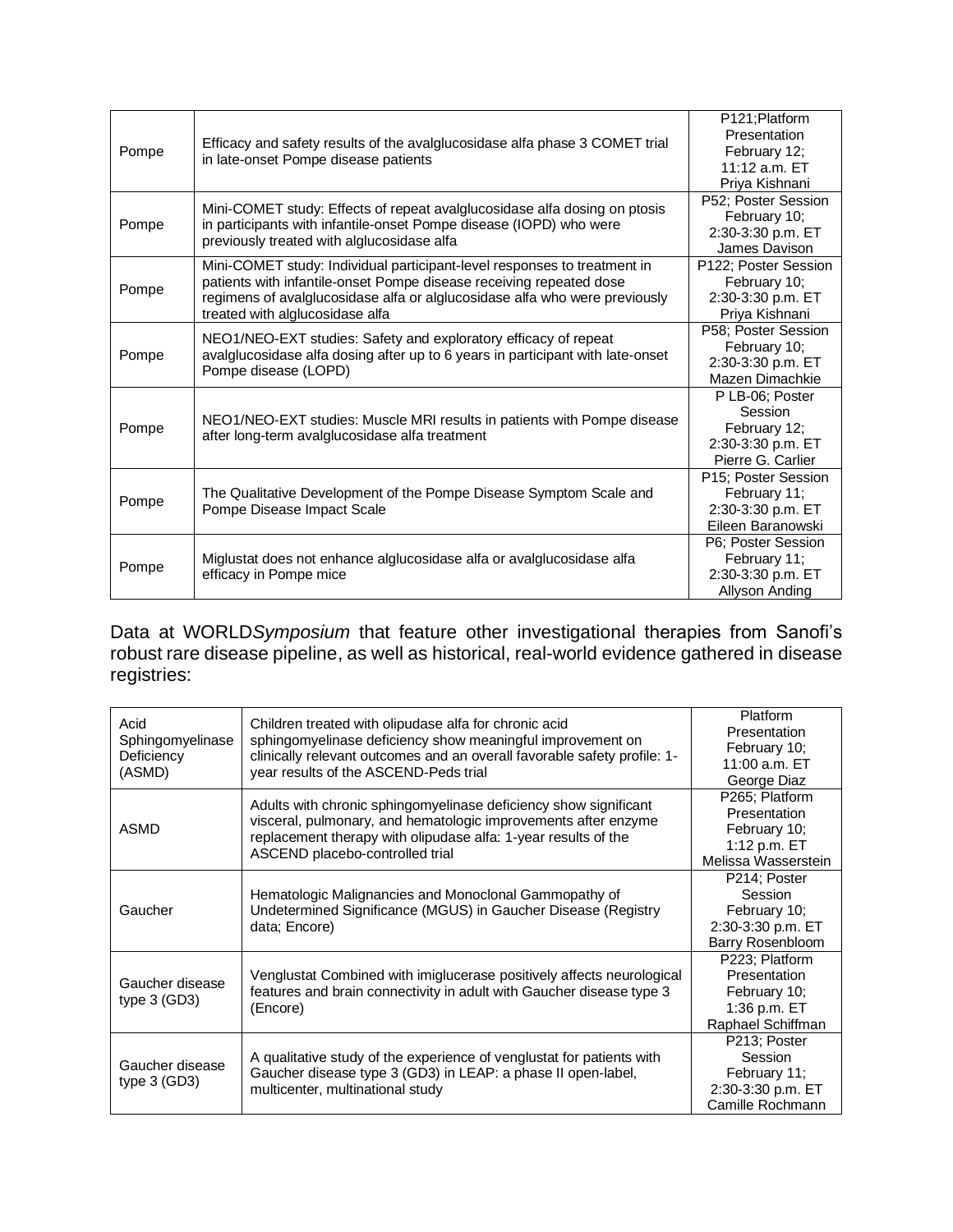| Parkinson's<br>disease GBA<br>mutation<br>(GBA PD) | Oral venglustat in Parkinson's disease patients with a GBA mutation:<br>study design of part 2 of the MOVES-PD trial and patient<br>characteristics                                                            | P196; Poster<br>Session<br>February 11;<br>2:30-3:30 p.m. ET<br><b>Judith Peterschmitt</b> |
|----------------------------------------------------|----------------------------------------------------------------------------------------------------------------------------------------------------------------------------------------------------------------|--------------------------------------------------------------------------------------------|
| Fabry                                              | Burden of Illness of Fabry Disease: A Retrospective Claims Analysis<br>of a German Sickness Fund Database                                                                                                      | P <sub>100</sub> ; Poster<br>Session<br>February 11;<br>2:30-3:30 p.m. ET<br>Max Hilz      |
| Fabry                                              | Stabilization of kidney function decline and cardiomyopathy in male<br>patients with classic Fabry disease: a pre- vs. post-agalsidase beta<br>treatment Fabry Registry analysis                               | P LB-37; Poster<br>Session<br>February 12;<br>2:30-3:30 p.m. ET<br>Alberto Ortiz           |
| Fabry                                              | Reduced delays in diagnosis of patients with Fabry disease over<br>time: a Fabry Registry analysis of data (1985-2020) stratified by<br>gender and phenotype                                                   | P LB-51; Poster<br>Session<br>February 12;<br>2:30-3:30 p.m. ET<br>Christoph Wanner        |
| Fabry                                              | Pregnancy outcomes in agalsidase beta-treated and untreated<br>females with Fabry disease and their offspring: A Fabry Pregnancy<br>Sub-Registry and Pharmacovigilance database 15-year retrospective<br>study | P LB-27; Poster<br>Session<br>February 12;<br>2:30-3:30 p.m. ET<br>Dawn A. Laney           |

Avalglucosidase alfa has not been approved by any regulatory authority and its safety and efficacy are still being evaluated. Olipudase alfa and venglustat are currently under clinical investigation and their safety and efficacy have not been evaluated by any regulatory authority worldwide.

# **Editor's Note:**

# **About Avalglucosidase Alfa**

In November 2020, the U.S. Food and Drug Administration (FDA) accepted for Priority Review the Biologics License Application (BLA) for avalglucosidase alfa for long-term enzyme replacement therapy for the treatment of patients with Pompe disease. A decision by the FDA is anticipated in May 2021. The FDA also granted Breakthrough Therapy and Fast Track designations to avalglucosidase alfa.

In October 2020, the European Medicines Agency accepted for review the Marketing Authorization Application for avalglucosidase alfa for long-term enzyme replacement therapy for the treatment of patients with Pompe disease. The Medicines and Healthcare Products Regulatory Agency in the UK has granted Promising Innovative Medicine designation for avalglucosidase alfa, an early indication that the investigational therapy is a promising candidate for the Early Access to Medicines Scheme in the UK. $3$ 

# **About Olipudase Alfa**

Olipudase alfa is an investigational enzyme replacement therapy designed to replace deficient or defective enzyme acid sphingomyelinase, an enzyme which is found in special compartments within cells called lysosomes and is required to break down lipids called sphingomyelin. Olipudase alfa is currently being investigated to treat non-CNS manifestations of ASMD.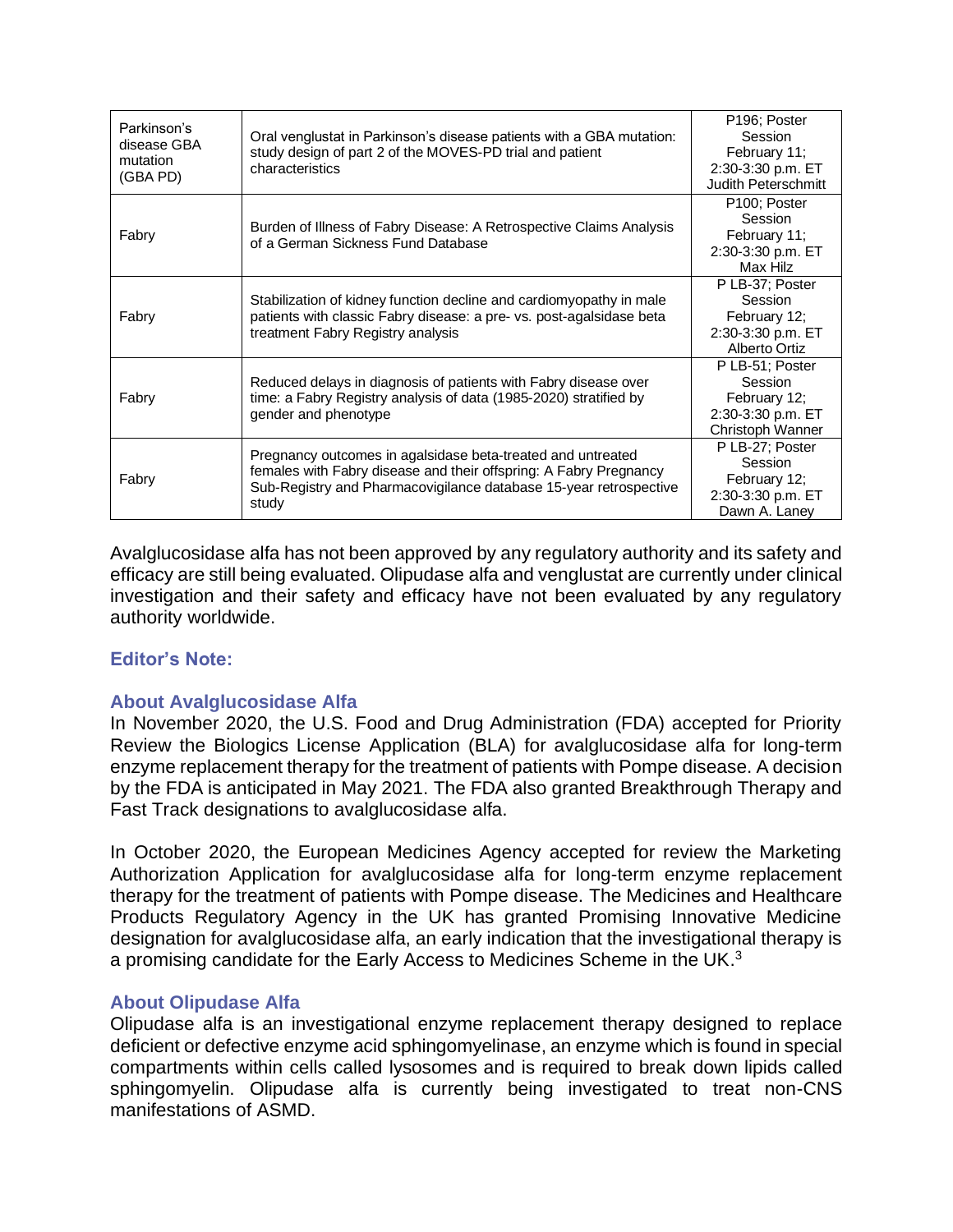ASMD, historically known as Niemann-Pick Disease type A and type B, is a rare, lysosomal storage disease. ASMD represents a spectrum of disease caused by the same enzymatic deficiency, with two types that may represent opposite ends of a continuum, sometimes referred to as ASMD type A and ASMD type B. ASMD type A is a rapidly progressive neurological form of the disease resulting in death in early childhood due to CNS complications. ASMD type B, is a serious and potentially life-threatening disease that predominantly, but not only, impacts the lungs, liver, spleen and heart. ASMD type A/B represents an intermediate form that includes varying degrees of neurologic involvement. Olipudase alfa has not been studied in ASMD type A patients.

Olipudase alfa has been granted Breakthrough Therapy designation by the FDA, PRIority Medicines, also known as PRIME, designation by the European Medicines Agency and SAKIGAKE designation in Japan.

#### **About Venglustat**

Venglustat is an investigational oral glucosylceramide synthase inhibitor in development for multiple diseases with disruptions in the GSL metabolic pathway. These diseases include three lysosomal storage disorders: Gaucher disease type 3, Fabry disease and GM2 gangliosidosis as well as autosomal dominant polycystic kidney (ADPKD) disease and GBA-associated Parkinson's disease.

The GSL pathway is a metabolic hub within the body where critical cellular building blocks called glycosphingolipids (GSLs) are made and metabolized. These GSLs are fatty substances essential for maintaining the cell membranes. GSLs are routinely metabolized in healthy cells; however, malfunctions in the GSL pathway can occur in people with certain gene mutations causing the build up of GSLs in the cells and ultimately cause disease.<sup>4</sup>

The FDA has granted Fast Track designation for the development of venglustat as an investigational therapy for the treatment of Gaucher disease type 3, Fabry disease and GM2 gangliosidosis.

Sanofi has been granted Orphan Drug Designation for venglustat in Europe and the U.S. for treatment of patients with Fabry disease, ADPKD, Gaucher disease and GM2 gangliosidosis.

#### **About Sanofi**

Sanofi is dedicated to supporting people through their health challenges. We are a global biopharmaceutical company focused on human health. We prevent illness with vaccines, provide innovative treatments to fight pain and ease suffering. We stand by the few who suffer from rare diseases and the millions with long-term chronic conditions.

With more than 100,000 people in 100 countries, Sanofi is transforming scientific innovation into healthcare solutions around the globe.